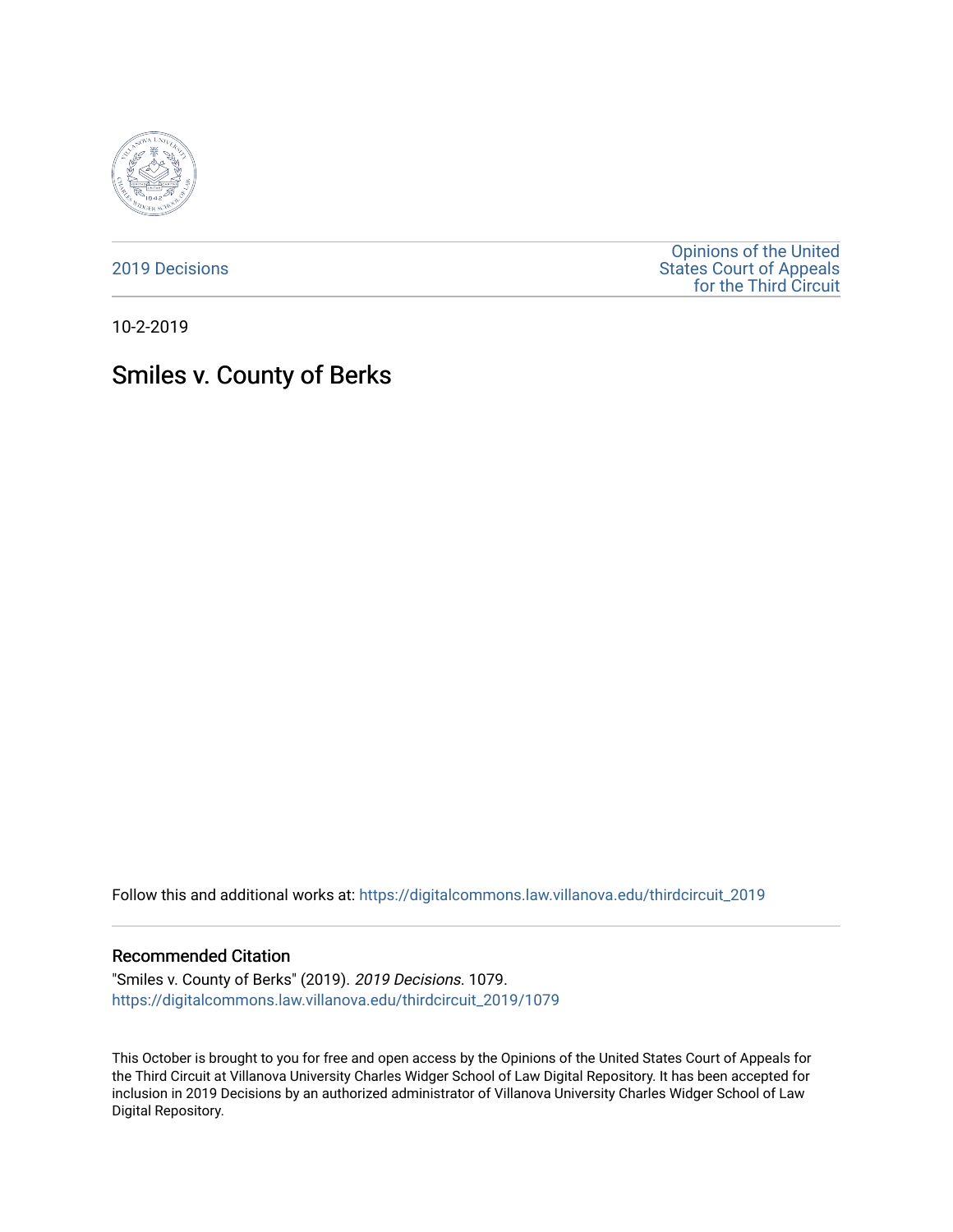#### BLD-278 **NOT PRECEDENTIAL**

### UNITED STATES COURT OF APPEALS FOR THE THIRD CIRCUIT

No. 19-1622  $\mathcal{L}_\text{max}$ 

## JEFFREY W. SMILES, Appellant

v.

COUNTY OF BERKS A Political Subdivision of the Commonwealth of Pennsylvania also known as BERKS COUNTY; BERKS COUNTY TAX CLAIM BUREAU An Agency of the Treasurer's Office of Berks County; BRENDA S. SHAW, in her Individual Capacity; KATHIE E. STANISLAW, in her Individual and Official Capacity; LILLIAN B. CRAMSEY, in her Individual and Official Capacity; STACEY A. PHILE, in her Individual and Official Capacity

> On Appeal from the United States District Court for the Eastern District of Pennsylvania (D.C. Civil Action No. 18-cv-03833) District Judge: Honorable Edward G. Smith

 $\mathcal{L}_\text{max} = \frac{1}{2} \sum_{i=1}^n \mathcal{L}_i \mathcal{L}_i$ 

Submitted for Possible Dismissal Pursuant to 28 U.S.C. § 1915(e)(2)(B) or Summary Action Pursuant to Third Circuit LAR 27.4 and I.O.P. 10.6 September 12, 2019 Before: AMBRO, KRAUSE and PORTER, Circuit Judges

> (Opinion filed: October 2, 2019)  $\mathcal{L}_\text{max}$

> > OPINION\*  $\frac{1}{2}$

 $\overline{a}$ 

<sup>\*</sup> This disposition is not an opinion of the full Court and pursuant to I.O.P. 5.7 does not constitute binding precedent.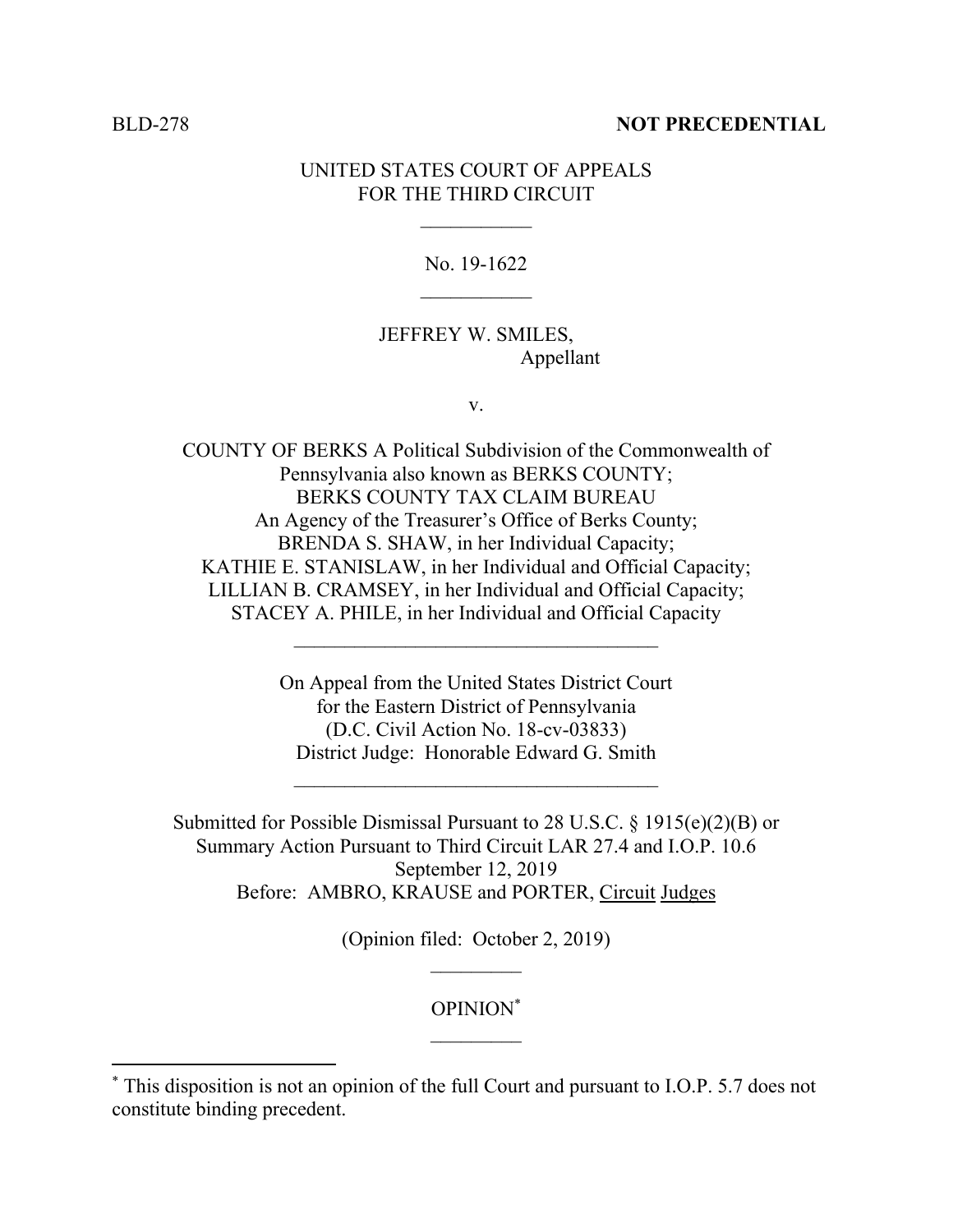#### PER CURIAM

 $\overline{a}$ 

Jeffrey Smiles appeals from an order of the United States District Court for the Eastern District of Pennsylvania, which dismissed his complaint, granting the Defendants' motions under Rule 12(b)(1) and 12(b)(6) of the Federal Rules of Civil Procedure. As no substantial question is raised by this appeal, we will summarily affirm the District Court's judgment. See 3d Cir. I.O.P. 10.6.

Smiles's 87-page complaint (plus exhibits) was his third complaint raising nearly identical civil rights claims and claims under federal criminal statutes against individuals and entities that are or were involved in attempting to collect real property taxes from Smiles.<sup>1</sup> In these suits, Smiles claims that he does not need to pay taxes because he is a "non-taxpayer" and "one of the sovereign people of the Commonwealth of Pennsylvania." Dkt. #1, ¶¶ 18, 37-38, 40. The District Court properly dismissed the complaint for lack of subject matter jurisdiction.<sup>2</sup>

<sup>&</sup>lt;sup>1</sup> Smiles v. Shaw, E.D. Pa. Civ. No. 17-cv-01355, was dismissed as frivolous and for failure to state a claim under 28 U.S.C. §§ 1915(e)(2)(B)(i) and (ii), and because it failed to comply with Rule 8(a) of the Federal Rules of Civil Procedure. Smiles did not file an amended complaint, despite being invited to do so. A few months later, however, he filed a nearly identical complaint, captioned Smiles v. County of Berks, and docketed at E.D. Pa. Civ. No. 17-cv-03543. That complaint was dismissed for the same reasons, and because Smiles "may not initiate duplicative cases against the same defendants in the same court." Smiles v. County of Berks, 2017 WL 3496486, at \*2 (E.D. Pa. Aug. 14, 2017).

<sup>&</sup>lt;sup>2</sup> We have jurisdiction over this appeal pursuant to 28 U.S.C. § 1291. We exercise plenary review over the District Court's dismissal of Smiles's complaint for lack of subject matter jurisdiction. Nichole Med. Equip. & Supply, Inc. v. TriCenturion, Inc., 694 F.3d 340, 347 (3d Cir. 2012). The District Court properly dismissed the complaint without prejudice. See In re Orthopedic "Bone Screw" Prods. Liab. Litig., 132 F.3d 152,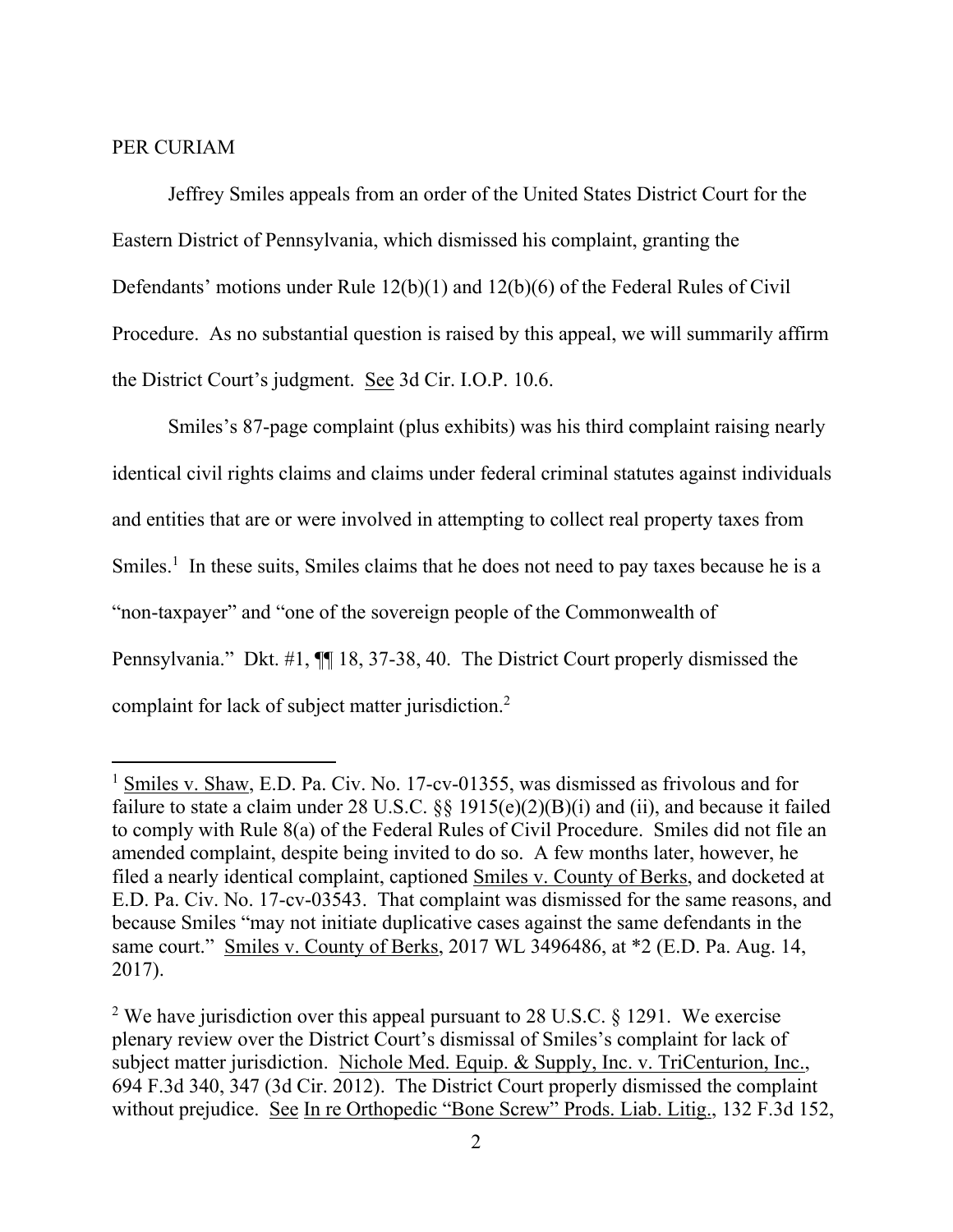The Tax Injunction Act prohibits a federal court from enjoining "the assessment, levy or collection of any tax under State law where a plain, speedy and efficient remedy may be had in the courts of such State." 28 U.S.C. § 1341. Additionally, the Supreme Court has held that "taxpayers are barred by the principle of comity from asserting § 1983 actions against the validity of state tax systems in federal courts" so long as "plain, adequate, and complete"<sup>3</sup> remedies are available in state court. Fair Assessment in Real Estate Ass'n, Inc. v. McNary, 454 U.S. 100, 116 (1981). As we have explained, "[t]aken together, the Tax Injunction Act and the Supreme Court's decision in McNary make it clear that a federal court cannot entertain a suit posing either an equitable or a legal challenge to state or local taxes . . . if a sufficient remedy . . . is available in state court." Kerns v. Dukes, 153 F.3d 96, 101 (3d Cir. 1998).

This Court has repeatedly held that the Pennsylvania state courts provide a "plain, speedy, and efficient" remedy for challenges to a county's assessment of real property

 $\overline{a}$ 

.

454 U.S. at 116 n.8.

<sup>155 (3</sup>d Cir. 1997). We generally have jurisdiction only when a dismissal is with prejudice, but a plaintiff can appeal from a dismissal without prejudice when, as here, "he cannot cure the defect in his complaint." Booth v. Churner, 206 F.3d 289, 293 n.3 (3d Cir. 2000).

<sup>&</sup>lt;sup>3</sup> The McNary Court stated:

We discern no significant difference, for purposes of the principles recognized in this case, between remedies which are "plain, adequate, and complete," as that phrase has been used in articulating the doctrine of equitable restraint, and those which are "plain, speedy and efficient," within the meaning of § 1341.